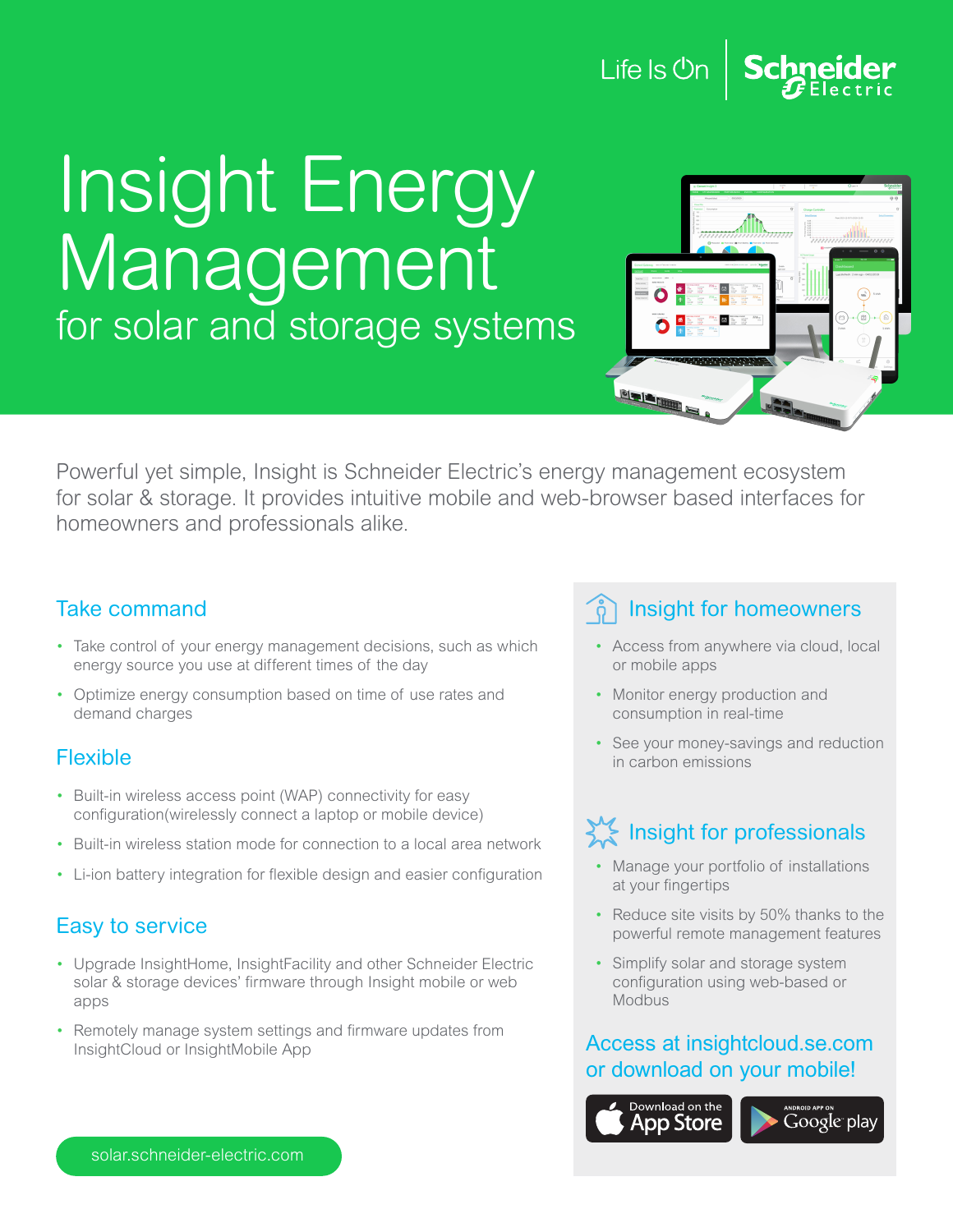# **Insight**Home and **Insight**Facility

|                                                                  | InsightHome           | <b>InsightFacility</b>               |
|------------------------------------------------------------------|-----------------------|--------------------------------------|
|                                                                  |                       |                                      |
| Monitoring and Control                                           |                       |                                      |
| Monitor through local network                                    |                       |                                      |
| Monitor from anywhere using InsightCloud or<br>InsightMobile app |                       |                                      |
| System commissioning (startup) local and anywhere                |                       |                                      |
| Access to live and historical data                               |                       |                                      |
| Firmware                                                         |                       |                                      |
| Remote firmware update                                           |                       |                                      |
| <b>Network</b>                                                   |                       |                                      |
| <b>Wireless LAN</b>                                              | Intermediate range    | Long range                           |
| Xanbus & Modbus                                                  |                       |                                      |
| Number of Xanbus port                                            |                       | $\overline{2}$                       |
| Number of Modbus port                                            |                       | $\overline{2}$                       |
| Powered by Xanbus network                                        |                       |                                      |
| Modbus 485                                                       |                       |                                      |
| <b>Physical Specifications</b>                                   |                       |                                      |
| Mounting method                                                  | Wall mounting         | DIN rail                             |
| <b>System Size</b>                                               |                       |                                      |
| Installation size                                                | Up to 25.5 kW Storage | Up to 3 MW Solar or<br>50 kW Storage |